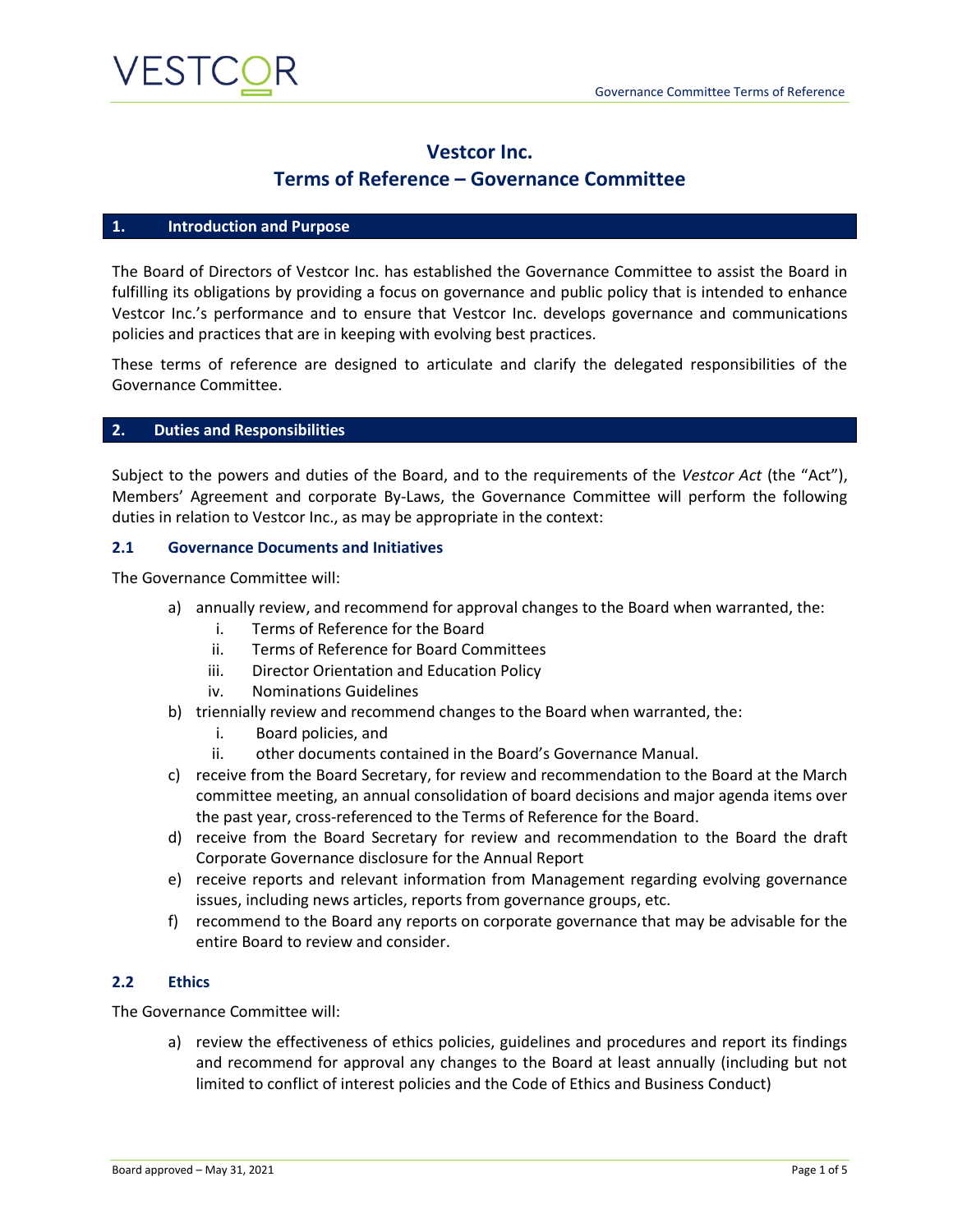

- b) ensure that there are procedures for the receipt, retention, treatment and resolution of complaints regarding ethical matters (including whistleblower procedures/protections)
- c) receive reports from the President and Chief Executive Officer ("CEO") on compliance with applicable ethical codes/policies at least annually
- d) receive reports of, investigate, discuss and make recommendations to the Board in respect of breaches or suspected breaches of the Code of Ethics and Business Conduct
- e) where applicable, receive reports on the personal trading guidelines set out in the Code of Conduct quarterly in the case of Officers and employees and annually in the case of Directors.

## **2.3 Board and Committee Meetings**

By reviewing the results of the Board Effectiveness Assessment Process (see section 2.7), and assessing progress on Board Improvement Objectives, the Governance Committee will:

- a) assess the needs of the Board and Board Committees regularly in terms of:
	- i. the frequency of Board and Committee meetings,
	- ii. meeting agendas,
	- iii. discussion papers, reports and information,
	- iv. and the conduct of meetings
- b) make recommendations to the Board Chair or Committee Chairs as required.

### **2.4 Director Nominations**

The Governance Committee will annually review the board's composition and the tenure of its directors. It will provide leadership in the identification of upcoming vacancies and the board's requirements in relation to the nomination of new directors, in accordance with the *Guidelines for the Nomination of New Directors* adopted by the Board.

Governance Committee will review on an annual basis the policies and procedures that are in place to ensure compliance with NI 33-109 both on an individual's initial appointment to the Board and for any subsequent changes in circumstances related to business activities.

### **2.5 Directors' Compensation**

The Governance Committee will review the Directors' and Board Chair's Compensation Policy and the Director Compensation Philosophy at least every two years and recommend changes to the Board and ultimately the Vestcor Corp. Board.

The Governance Committee will review the Directors' Travel and Expense Policy at least every two years and recommend changes to the Board, and ultimately the Vestcor Corp. Board. The Committee will consult with the Human Resources and Compensation Committee regarding the Travel and Expense Policy for Senior Management, as a point of reference for its work.

The Governance Committee will receive and approve an annual summary of the expense claims of each Director and the CEO of the Corporation.

### **2.6 Director Orientation and Education**

The Governance Committee will provide oversight in the orientation and education of directors, as described in the *Director Orientation and Education Policy* adopted by the Board. The post-orientation survey results will be shared with the Board Chair and the Governance Committee Chair to obtain feedback on the effectiveness of the orientation process.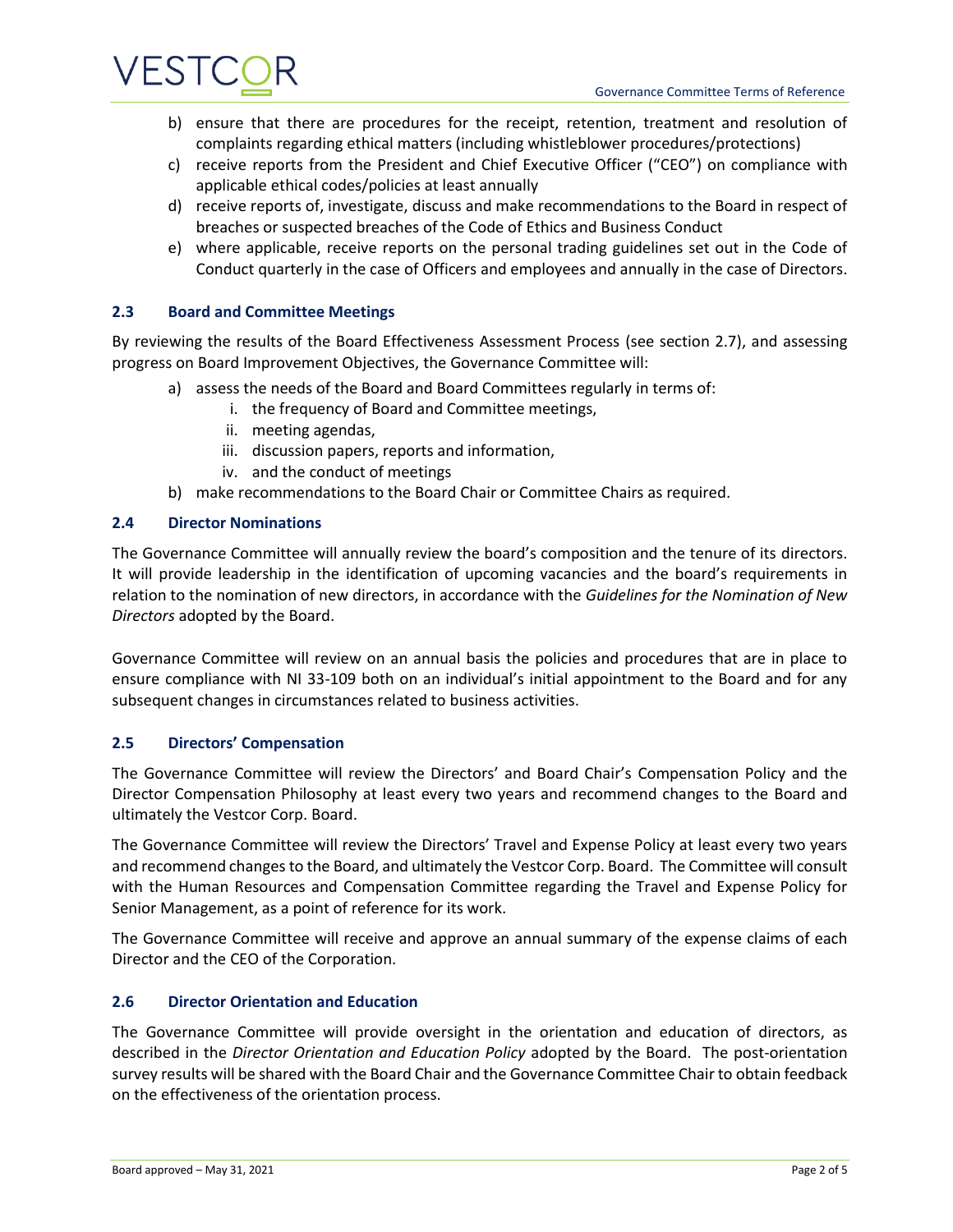# VESTC

## **2.7 Board Effectiveness**

The Governance Committee will recommend to the Board, and biennially implement via the Board Improvement Objectives, appropriate processes for:

- a) Board effectiveness assessment
- b) Chairperson effectiveness assessment,
- c) Director effectiveness, and
- d) Committee effectiveness assessment.

## **2.8 Committee Appointments**

The Governance Committee will act as a sounding board for the Board Chair in reviewing the Board Chair's recommendations to the Board for appointing Board Committee members and Committee Chairs.

The Governance Committee will recommend to the Board Chair, if required, changes to the composition of the Board Committee members and the Board Committee Chairs.

## **2.9 Board Independence**

The Governance Committee will review and recommend to the Board appropriate structures and processes to allow the Board the opportunity to function independently of Management, where appropriate. Such structures and processes may include in camera meetings of the Board, the engagement of independent advisors, etc. The Governance Committee will review and recommend to the Board for approval any change to the *Director Independence Policy* triennially to ensure it remains relevant and appropriate. The Committee will confirm the Director's independence annually as part of the director nomination process / skills matrix completion.

The Governance Committee will, on a quarterly basis, receive reports from the Chief Financial Officer on compliance by Directors with applicable policies under NI 33-109 regarding any changes in employment or business relationships.

Any appointment of a Vestcor Inc. Director to the Board of Directors of other private or public companies between the above noted annual independence review process must be disclosed to the Governance Committee by the Director at their earliest opportunity to ensure that the Vestcor Inc. Board will continue to function independently of Management.

The Governance Committee will ensure that the Board fosters an effective relationship with the CEO and recognize the distinct roles.

### **2.10 By-Laws and Board Policies**

The Governance Committee will ensure that a framework is in place for a review of Vestcor Inc.'s By-laws and appropriate board policies. Triennially, the Governance Committee will arrange for a review of Vestcor Inc.'s By-laws and board policies.

The Governance Committee will review and recommend to the Board for approval:

- a) subject to the approval of the Vestcor Corp. Board, any new or revised By-laws; and
- b) any new or proposed changes to Board policies.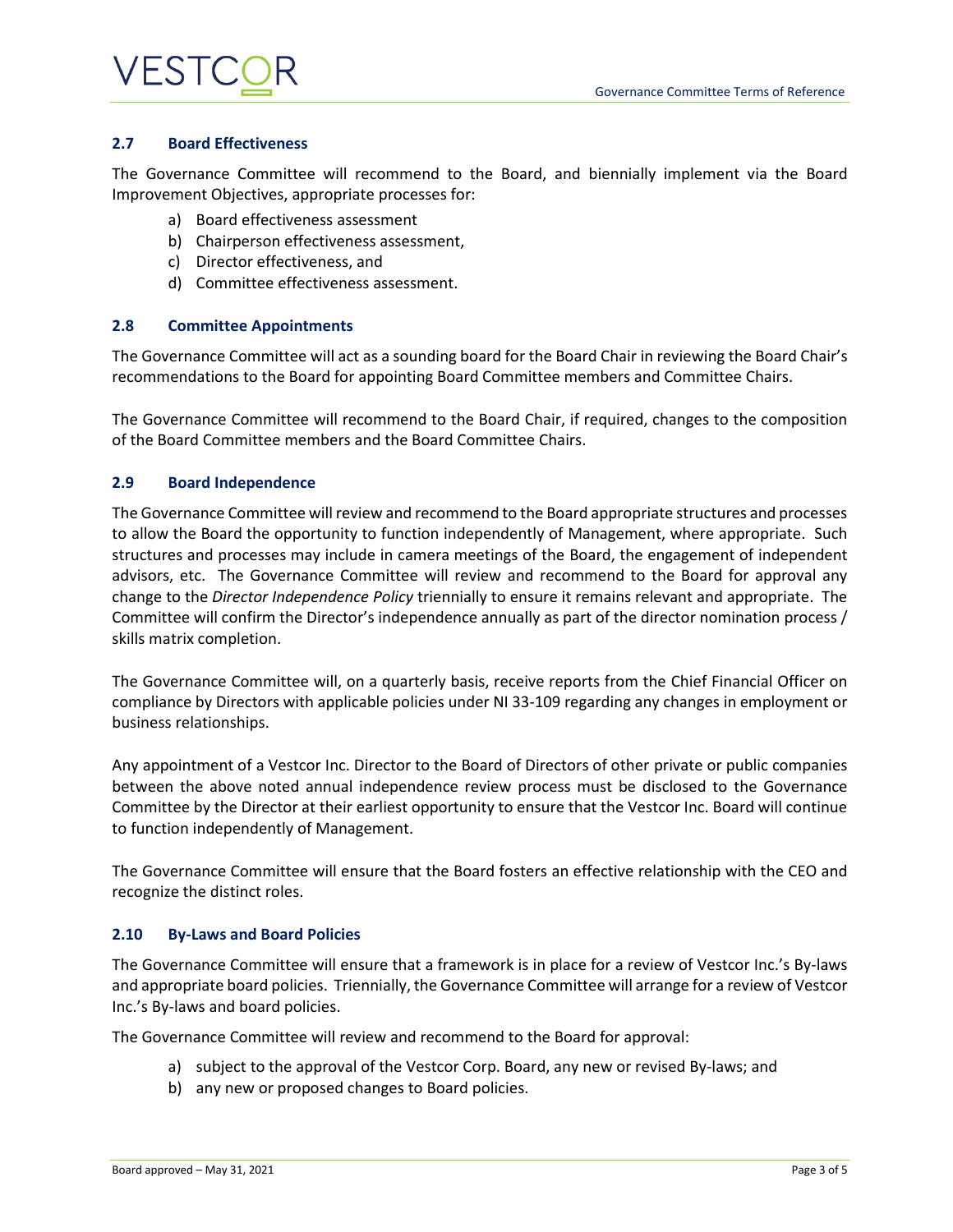# VESTC

## **2.11 Communications and Public Policy**

The Governance Committee will review policies and programs designed to create a strong, cohesive and sustained image of Vestcor Inc. for its clients and key stakeholders. It will review the efforts of Vestcor Inc. to ensure that its operations remain consistent with changing public values and client expectations. The Committee will also be proactive and assist Management in identifying and assessing public affairs issues that impact significantly on Vestcor Inc.

Without limiting the generality of the foregoing, the Governance Committee will:

- a) Review and recommend to the Board for approval Vestcor Inc.'s Communications Strategy / policy, including processes for communicating to and dealing with communications from the shareholder, clients, fund sponsors and employees
- b) Review annually with Management Vestcor Inc.'s operations against the Board's public endorsement of the Canadian Coalition for Good Governance Stewardship Principles
- c) Review and advise the Board on the development and projection of Vestcor Inc.'s corporate image to its stakeholders
- d) Review and advise the Board on the appropriate integration of public affairs considerations with Vestcor Inc.'s strategic direction
- e) Review and advise the Board on the status and adequacy of Vestcor Inc.'s efforts to develop and maintain effective relationships with governments, especially as regards legislative and regulatory matters
- f) Review and advise the Board on potential new mandates

## **2.12 Risk Management**

The Governance Committee provides oversight of the Corporation's risk management systems relating to the identification, evaluation, management and monitoring of risks relating to:

- a) the leadership, effectiveness and integrity of the Board of Vestcor Inc.
- b) the reputation and public image of Vestcor Inc., including review of the Communications Teams' media scan reports

### **2.13 Governance Committee Objectives**

- a) Annually in March, review the Governance Committee's accomplishments for the prior year;
- b) Annually in November, formulate annual objectives, that align with Vestcor's Strategic Plan, for the Governance Committee upcoming year; and
- c) Regularly review progress against annual objectives.

### **2.14 Other**

The Governance Committee will carry out such other duties as may be determined by the Board from time to time.

The Governance Committee may retain consultants to provide advice regarding governance issues at Vestcor Inc.'s expense.